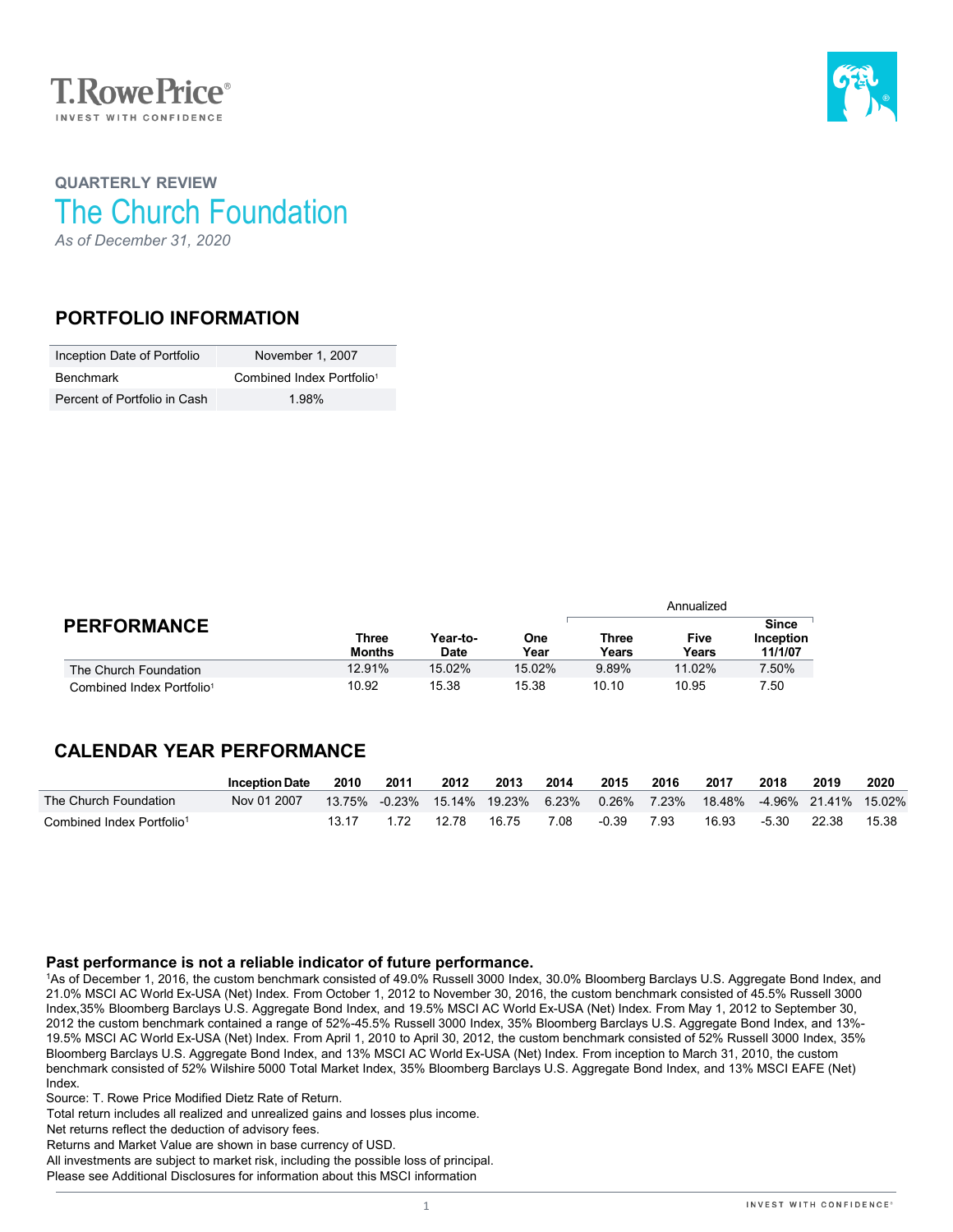# **ASSET DIVERSIFICATION**

### **ASSET DIVERSIFICATION**



#### **MARKET VALUE**

As of December 31, 2020

| <b>U.S. Equity</b>                        |       |
|-------------------------------------------|-------|
| Institutional Large-Cap Growth Fund       | 19.4% |
| Institutional Large-Cap Value Fund        | 20.5  |
| Institutional Mid-Cap Equity Growth Fund  | 1.5   |
| Mid-Cap Value Fund - I Class              | 1.4   |
| Institutional Small-Cap Stock Fund        | 5.2   |
| Total                                     | 48.0% |
| Non-U.S. Equity                           |       |
| International Stock Fund - I Class        | 8.9%  |
| International Value Equity Fund - I Class | 9.2   |
| Emerging Markets Stock Fund - I Class     | 3.0   |
| Total                                     | 21.1% |
| <b>Real Assets Equity</b>                 |       |
| Real Assets Fund - I Class                | 1.6%  |
| Total                                     | 1.6%  |
| <b>Fixed Income</b>                       |       |
| <b>Total Return Fund</b>                  | 27.5% |
| Total                                     | 27.5% |
| <b>Reserves</b>                           |       |
| U.S. Treasury Money Fund                  | 2.0%  |
| Federal Gov't Oblig.                      | 0.0%  |
| Total                                     | 2.0%  |

# **Target Asset Allocation History**



Numbers may not total 100% due to rounding.

Underlying allocation figures are shown gross of fees. Returns would be lower as a result of the deduction of such fees.

**This material is solely for the exclusive use of the Church Foundation as per their request. Not for further distribution.** All material presented is compiled from sources believed to be reliable and current, but accuracy cannot be guaranteed. This is not to be construed as an offer to buy or sell any financial instruments and should not be relied upon as the sole factor in an investment making decision. As with all investments, there are associated inherent risks.

Fixed Income 30.0 30.0 27.9 30.0 26.5 29.5 30.8 30.8 30.3 30.0 32.0 31.8 31.5 31.1

Please see Additional Disclosures for information about this MSCI information